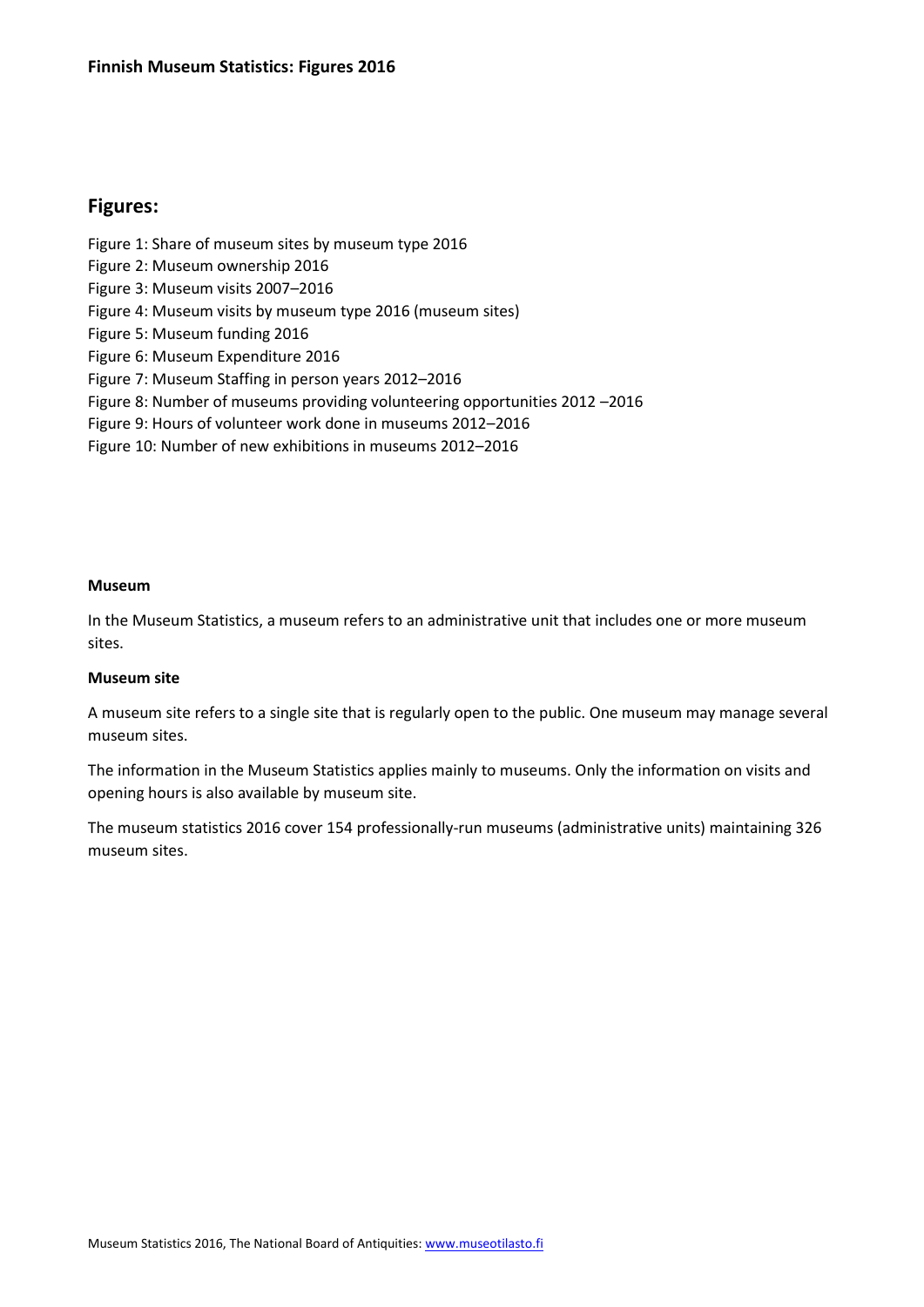

**Figure 1: Share of museum sites by museum type 2016**

**Figure 2: Museum ownership 2016**

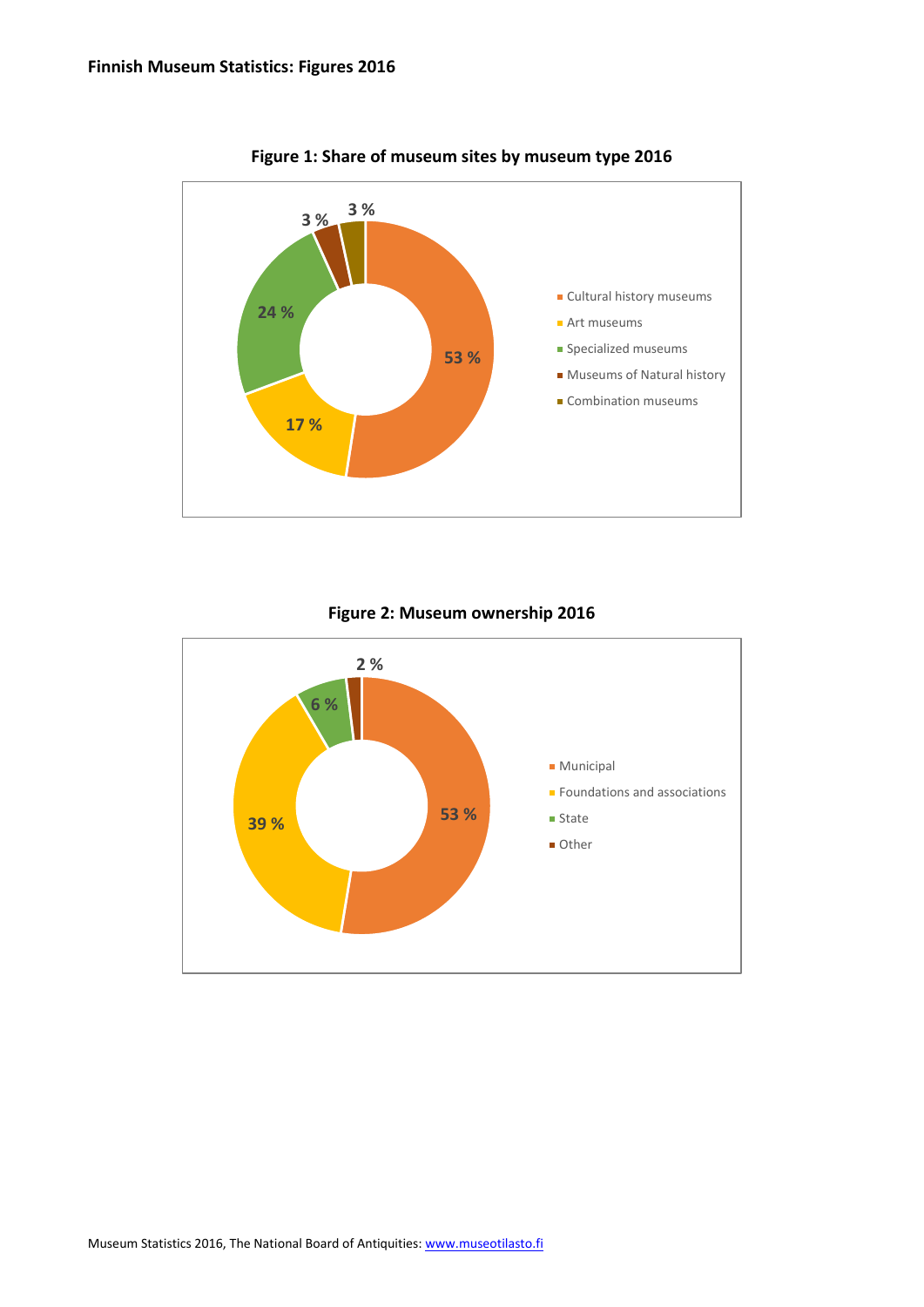

**Figure 3: Museum visits 2007–2016**

**Figure 4: Museum visits by museum type 2016 (museum sites)**

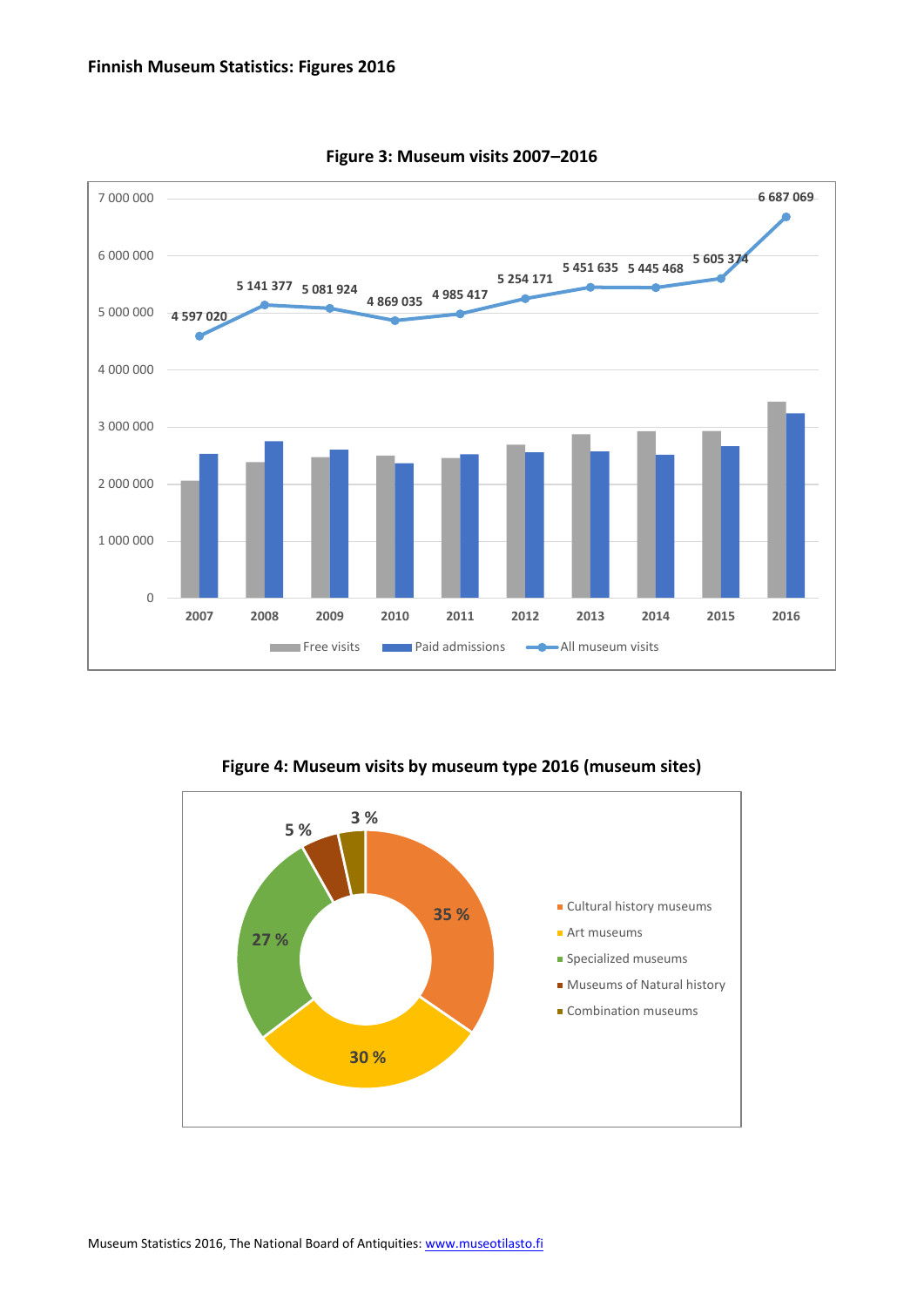

**Figure 5: Museum funding 2016**

**Figure 6: Museum Expenditure 2016**

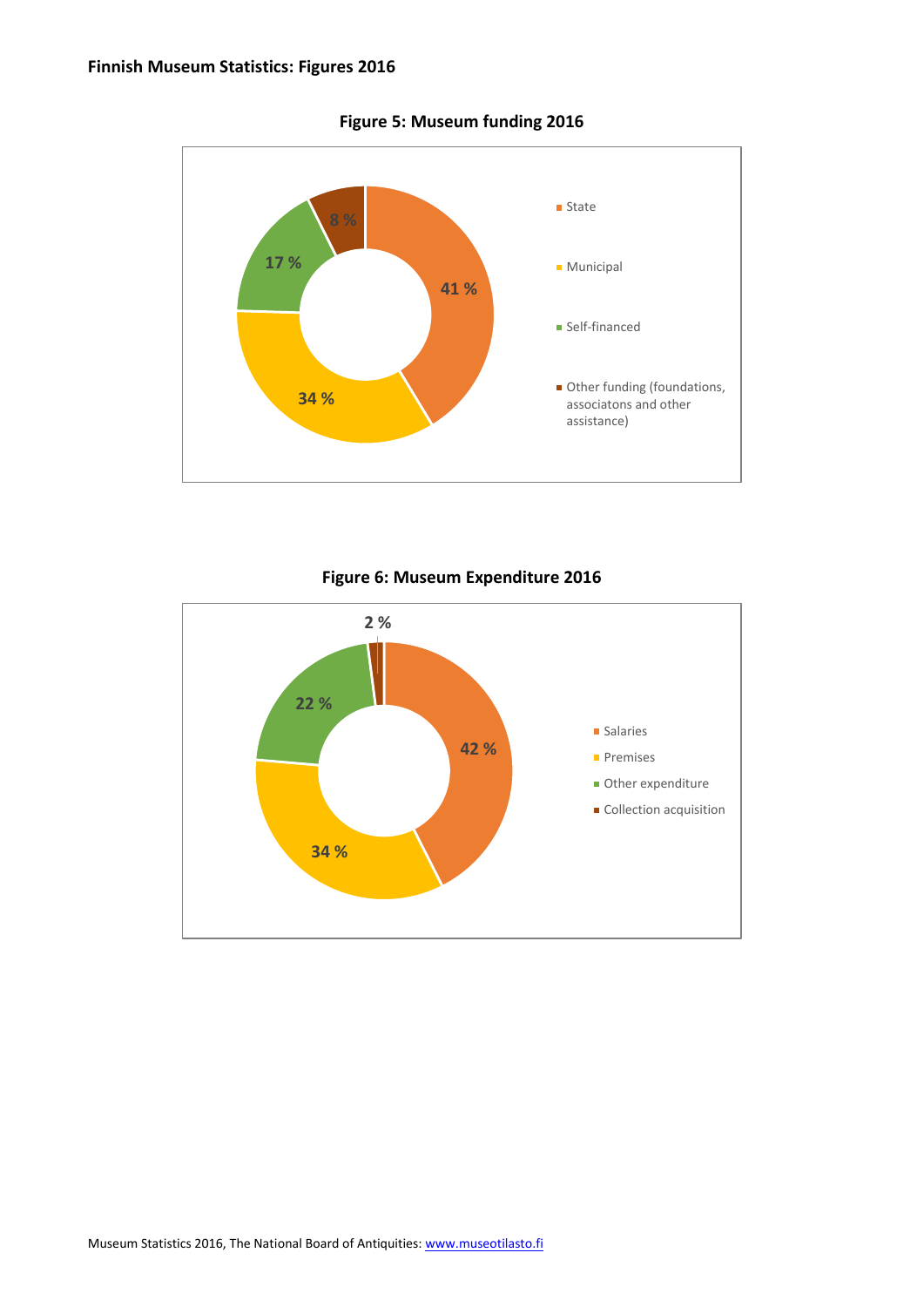

**Figure 7: Museum Staffing in person years 2012–2016**

# **Figure 8: Number of museums providing volunteering opportunities 2012 –2016**